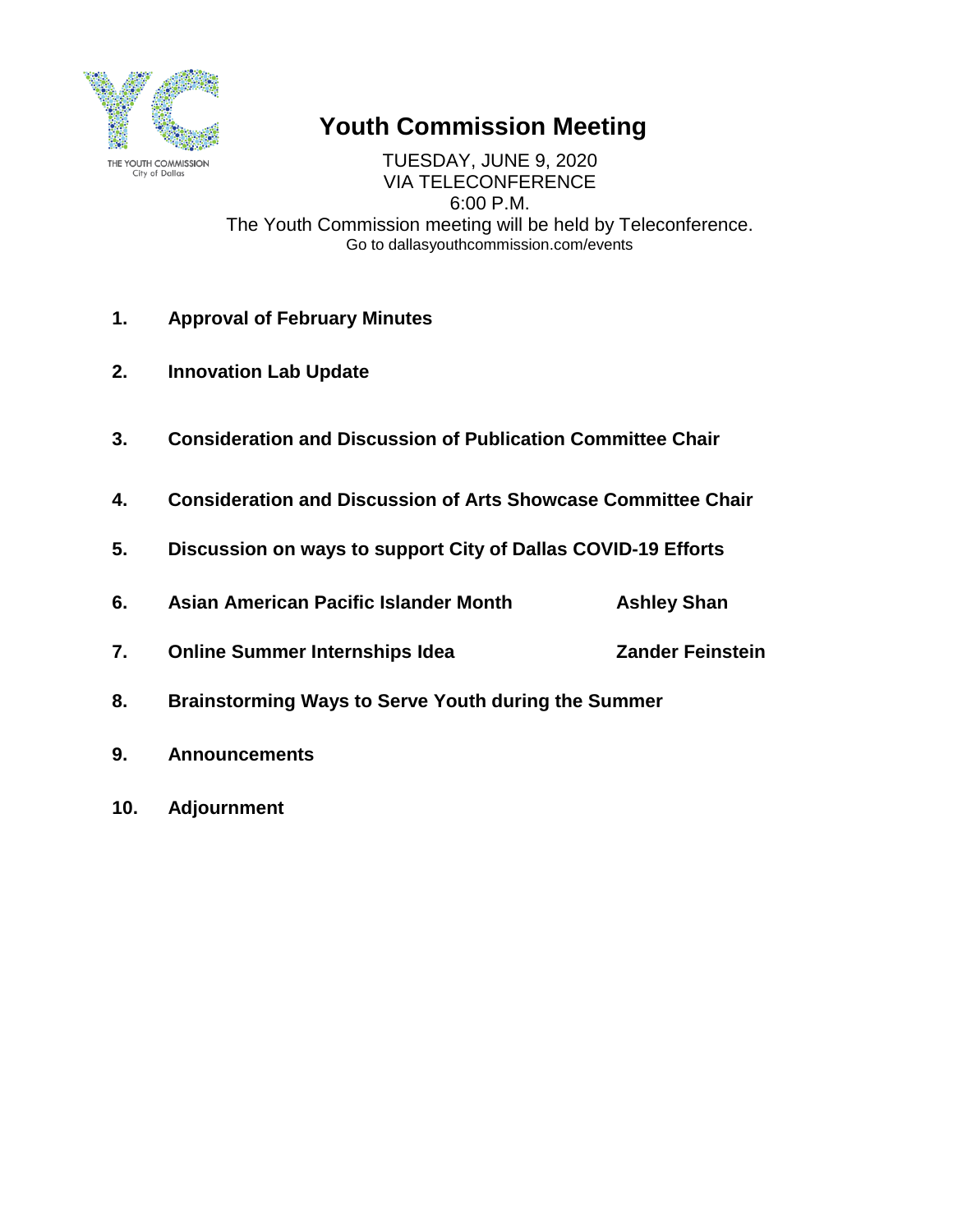

# **Youth Commission Minutes**

#### **Tuesday, June 15, 2020**

## **6 P.M.**

## **Online**

**Dallas City Hall**

**1500 Marilla St.** 

**Dallas, TX 75201**

**Members Present:** Chair Zander Feinstein, Secretary Aiden Ross, Elisha Burrell, Brianna Johnson, Ben Winslow, Ashley Shan

**Members Not Present:** Alexa Lacy

## **Call to Order at 6:13 P.M.**

## **1. Approval of Minutes from February 12, 2020**

- ◆ **Motion**: To approve minutes from February 12, 2020
- ◆ **For:** Chair Zander Feinstein, Secretary Aiden Ross, Elisha Burrell, Brianna Johnson, Ben Winslow, Ashley Shan **Against**: 0
- ◆ **Result**: Carried, 7-0

## **2. Inovation Lab**

❖ Aiden and Ashley briefed the committee about the Youth Commission about what occurred at the inovation lab committee.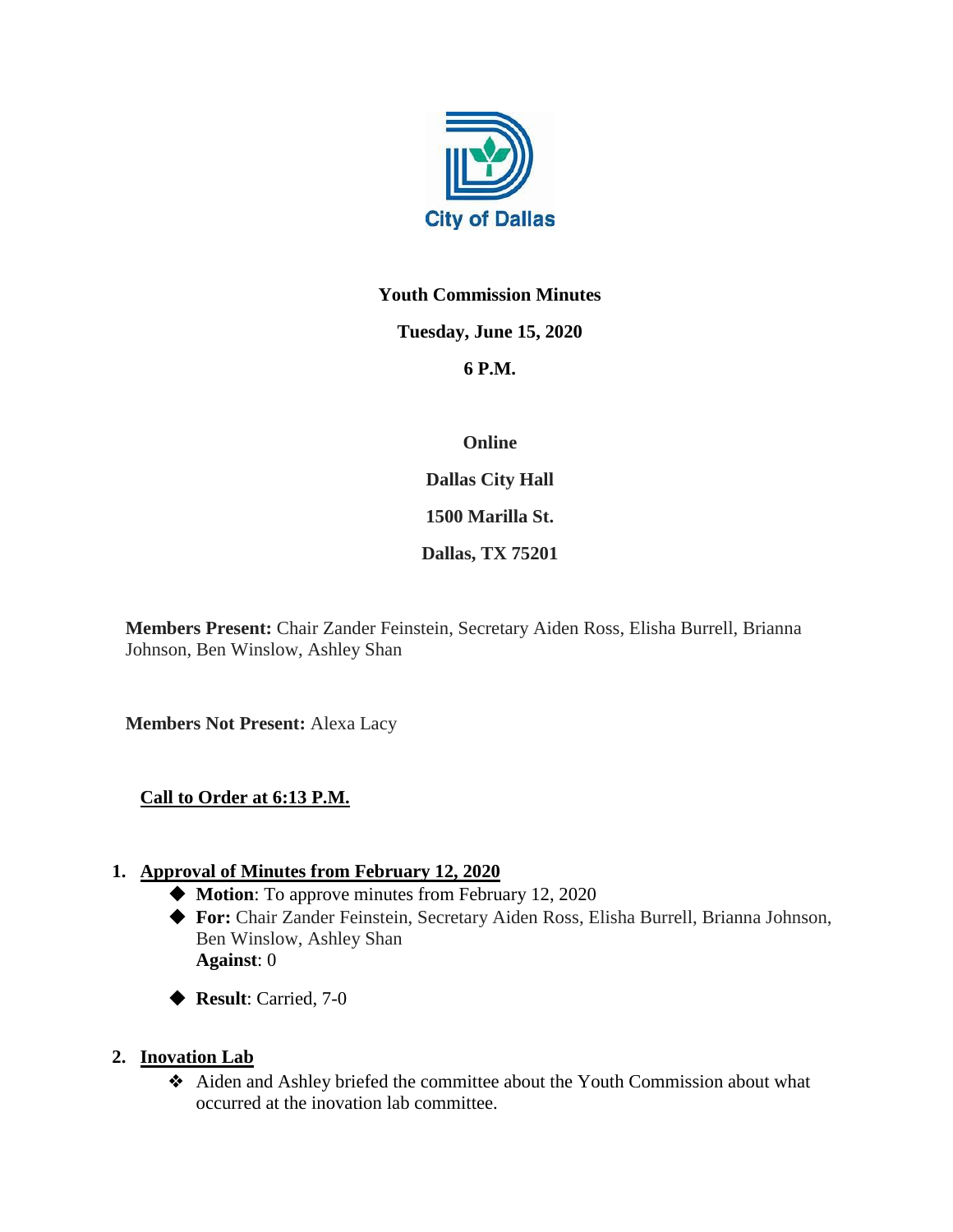❖ Youth Commissioner Coordinator Taylor Moody told the commission to send inovation lab ideas to her

## **3. Ways We Can Help Support the City of Dallas During Covid-19**

- ❖ Zander asked the commission about how we could help the city. He said that the virus had been on his mind.
- ❖ Youth Commissioner Ashley Shan said that we need to emphasize the impacts of youth action during the pandemic
- ❖ Youth Commission Secretary Aiden Ross said that we should emphasize how to do things responsibly during Covid-19
- ❖ Youth Commission Coordinator Taylor Moody will keep us updated with the city's response to Covid-19

## **4. Paint the Plaza**

❖ Youth Commission Coordinator Taylor Moody asks how can we engage youth in chalking the plaza. She said there are a lot of youth who want to get involved. She asked whether we should did small projects or one big one at city hall.

❖ Youth Commission Chair Zander Feinstein said that we should do it downtown so we could get more people and it is a central location

❖ Youth Commissioner Ashley Shan says that a smaller event is easier to organize people coming

❖ Youth Commission Secretary Aiden Ross said that while it's easier to get to district events, downtown gets us eyeballs and a lot of people showing up

❖ Youth Commission Coordinator Taylor Moody will send out a poll to make decisions about chalk the Plaza, she also asked about dates

- ❖ Youth Commission Secretary Aiden Ross thinks we should do it on Saturday
- ❖ Youth Commissioner Brianna Johnson thinks we should do it during the week
- ❖ Youth Commissioner Elisha Burrel agrees with that we should do it during the week
- ❖ Youth Commission Coordinator Taylor Moody asks about two events

❖ Youth Commission Chair Zander Feinstein thinks doing it at one time on the weekend is best

❖ Youth Commission Secretary Aiden Ross says that we could do one big event, but let people contribute to our larger project at anytime

❖ Youth Commission Coordinator asks whether we should do it in June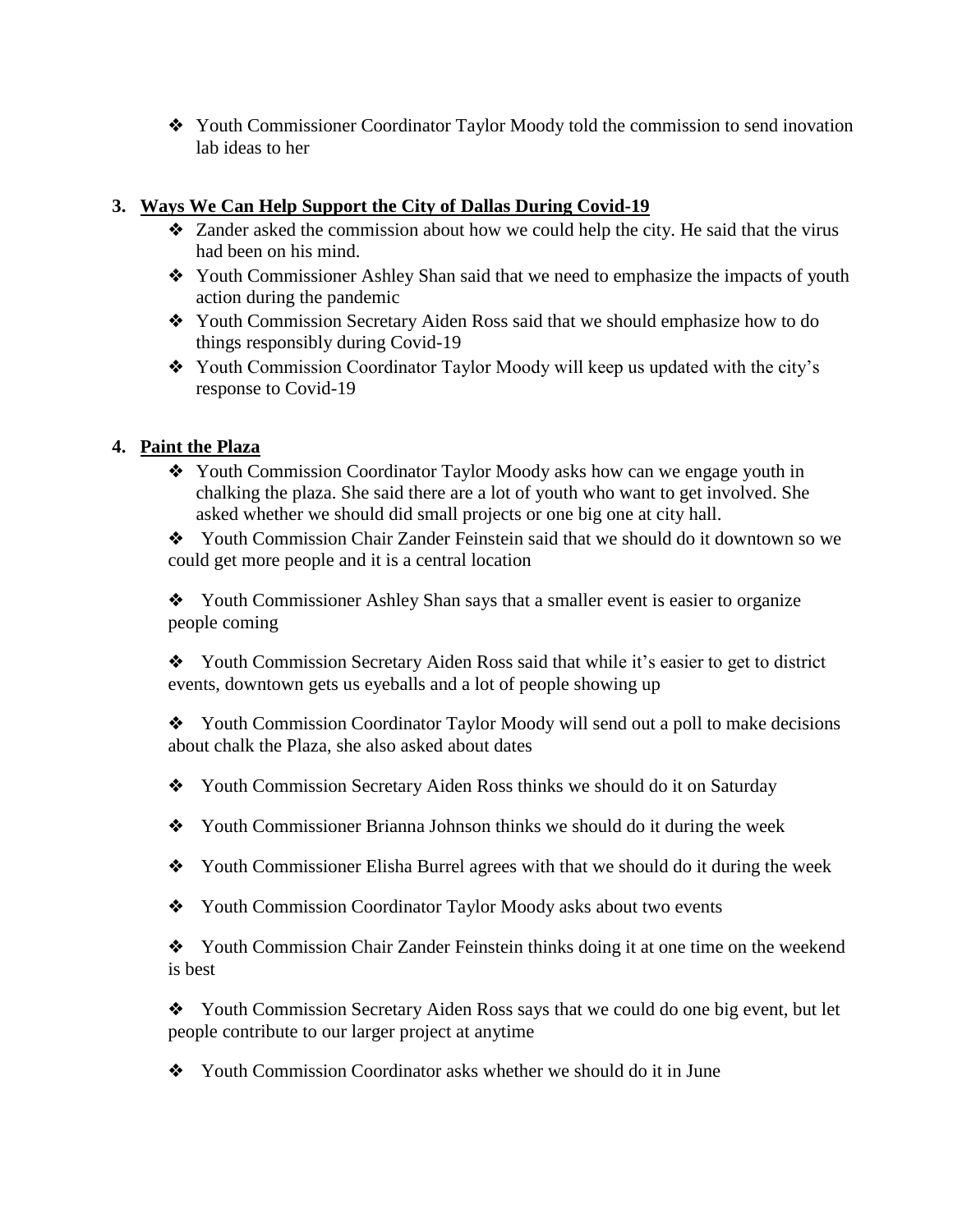❖ Youth Commission Chair Zander Feinstein thinks that he can't do in June

❖ Youth Commissioner Ben Winslow says next month is probably better

❖ Youth Commission Coordinator Taylor Moody asked for other ideas to help make sure that people are social distancing

❖ Youth Commission Chair Zander Feinstein says that we should chalk in circles to make sure that people social distanced

❖ Youth Commission Secretary Aiden Ross says that we should do chalk mosiacs for this event to help with social distancing

❖ Youth Commission Coordinator Taylor Moody says that we need to strategize on how to get the word about chalk the plaza

❖ Youth Commission Secretary Aiden Ross says he will come up with ideas for chalk the plaza

#### **5. Online Summer Interships**

- ❖ Youth Commission Chair Zander Feinstein talked about moving the Mayor's Intern Program online
- ❖ Youth Commission Secretary Aiden Ross informed the commission that they did the Dallas Works programs online
- ❖ Youth Commission Chair Zander Feinstein asked about online jobs, he asked Youth Commission Secretary Aiden Ross about jobs
- ❖ Youth Commission Secretary Aiden Ross doesn't think they had many availible jobs
- ❖ Youth Commission Coordinator Taylor Moody says that she will look into that program

#### **6. Addittional Summer Events Ideas**

- ❖ Youth Commission Coordinator Taylor Moody said that we need to get our video out there and call people to make a difference, she asked someone to draft a letter to send to elected officials
- ❖ Youth Commissioner Brianna Johnson says that she likes the premade letter idea
- ❖ Youth Commission Coordinator Taylor Moody says that one idea is to host and online townhall
- ❖ Youth Commission Secretary Aiden Ross said that he didn't love the idea of sitting in front of the computer. He says that we should have a free popsicle stand to bring people out to tell them about our video
- ❖ Youth Commission Chair Zander Feinstein thinks that the popsicle stand idea is good